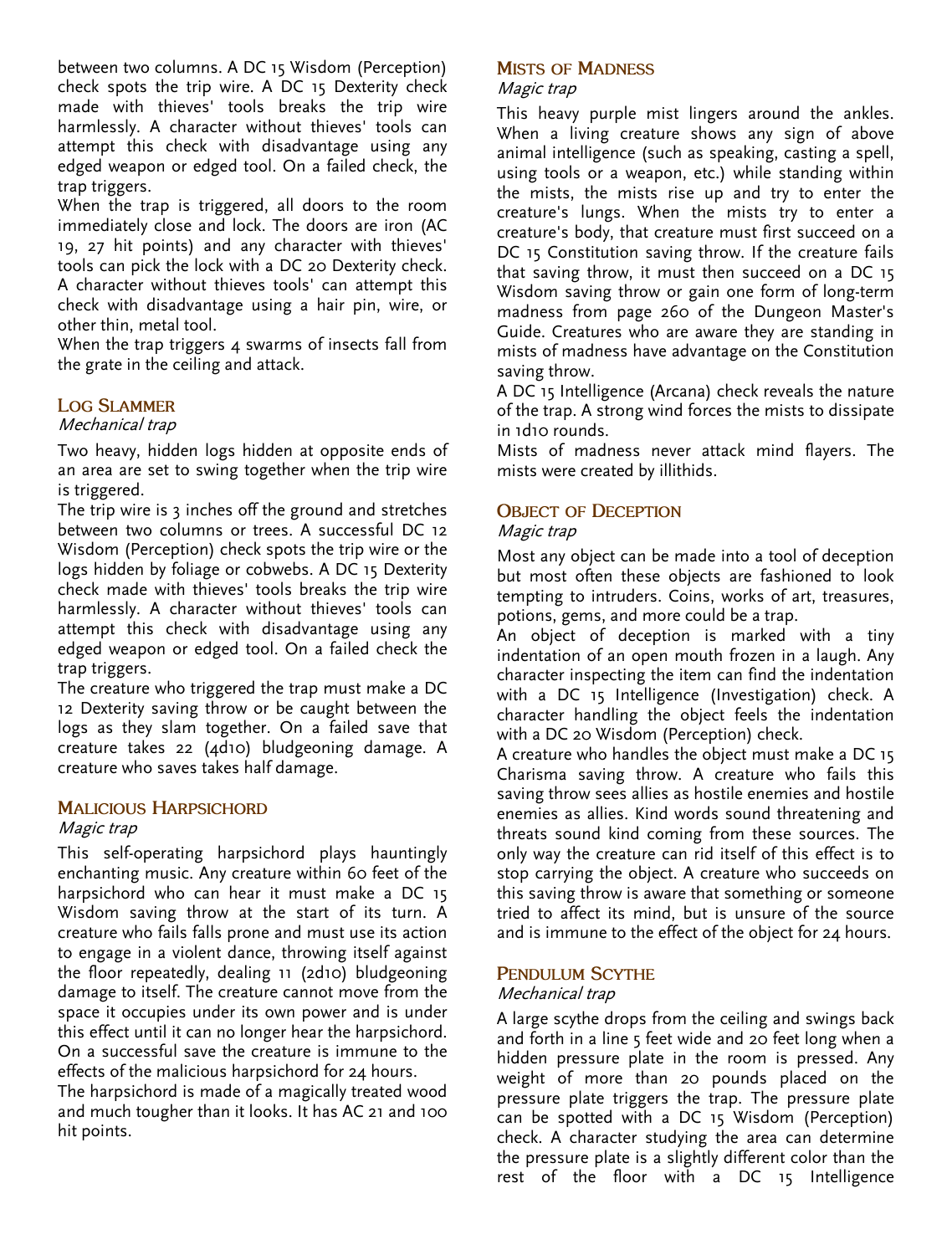(Investigation) check and that the ceiling holds a the outline of a trapdoor (from which the trap's blade springs forth) with a DC 20 Intelligence (Investigation) check. Wedging an iron spike or other object under the pressure plate prevents the trap from activating and attempting to open the compartment in the ceiling results in the trap activating.

Once the trap is triggered it acts at the start of every round. The scythe makes an attack roll against creatures in its path with  $a +7$  bonus to attack. On a hit the attack deals 33 (6d10) slashing damage.

Some pressure plates are triggered to activate multiple pendulum scythes in a room or hall, each of which runs along a different line and gets to make its own attacks at the start of the round.

## **POISON MISTER**

#### Mechanical trap

A nozzle connected to a vial of poison gas is hidden within a chest's lock, or in something else that a creature might open. Opening the object without the proper key causes the nozzle to spring out, spraying poison.

When the trap is triggered the nozzle creates a 15 foot cone of gas originating from the lock. Creatures within the cone must make a DC 15 Constitution saving throw. Creatures who fail take 22 (4d10) poison damage and are poisoned for 1 hour. Creatures who succeed take half damage and are not poisoned.

A DC 20 Intelligence (Investigation) check allows a character to deduce the trap's presence from alterations made to the lock to accommodate the nozzle and vial. A DC 15 Dexterity check using thieves' tools disarms the trap, removing the nozzle and gas vial from the lock. Unsuccessfully attempting to pick the lock triggers the trap.

A DM can choose to have a different kind of inhaled poison (Dungeon Master's Guide page 257-258) within the lock. The effects and save DC for the poison change as appropriate.

## **ROOM FILLING WITH WATER**

#### Mechanical trap

This stone, 15-foot-cubic room has thick metal doors and 4 5- foot square metal grates in the ceiling. When the door to this room is first opened, characters within 5 feet of the door feel a burst of stagnant, moldy air with a DC 10 Wisdom (Perception) check.

A hidden pressure plate in the room causes the grates to pour water into the room. Any weight of more than 20 pounds placed on a hidden pressure plate triggers the trap. The pressure plate can be spotted with a DC 15 Wisdom (Perception) check. A character studying the area can determine the

pressure plate is a slightly different color than the rest of the floor with a DC 15 Intelligence (Investigation) check. Wedging an iron spike or other object under the pressure plate prevents the trap from activating.

When the trap is triggered, all doors to the room immediately close and lock. The doors are iron (AC 19, 27 hit points) and any character with thieves' tools can pick the lock with a DC 20 Dexterity check. A character without thieves tools' can attempt this check with disadvantage using a hair pin, wire, or other thin, metal tool.

At the start of every round add 3 feet of stagnant, opaque water to the sealed room. Once the water is 6 feet high, creatures without a swim speed who attempt to pick the lock using thieves' tools do so with disadvantage. Creatures in the room without a swim speed must make DC 10 Strength (Athletics) to swim above the rising water once it is equal to or greater than their height. Because the water is opaque, any creature who is submerged in the water is blinded while it remains underwater.

Have the rules for suffocating (Player Basic Rules pg. 65 and Player's Handbook pg. 183) and underwater combat (Player Basic Rules pg. 77 and Player's Handbook pg. 198) handy if you plan to run this trap. Sometimes the designer of this trip will put a hidden kill switch somewhere within the room in case the trap is triggered by accident. Such a kill switch is usually well hidden beneath a stone in the floor or wall and requires a DC 20 Intelligence (Investigation) check to find. Pressing the switch causes the water to stop filling the room and the doors to unlock.

## **SPECTRAL TENDRILS**

## Magic trap

This 20-foot-square area has been cursed with a ritual that forms tendrils of pure necrotic energy which hunger to feed on the living. The ritual is powered by an unholy symbol painted or carved into the ground at the center of the area. The tendrils live below the surface of the floor and wait for a living creature to walk into the area before attacking.

A character notices the trapped area and its immediate surroundings are slightly colder with a DC 10 Wisdom (Perception) check. A character trained in Religion can determine the meaning of the symbol with a DC 15 Intelligence (Wisdom) check.

When a creature steps into the area, the tendrils rise from the ground and make an attack roll against that creature with a +8 bonus. On a hit the tendrils deal 22 (4d10) necrotic damage and the target is grappled (escape DC 15). Another creature can attack the tendrils grappling a creature (AC 15). If they deal more than 15 damage in one attack the tendrils let go. The tendrils disappear if they are dealt radiant damage.